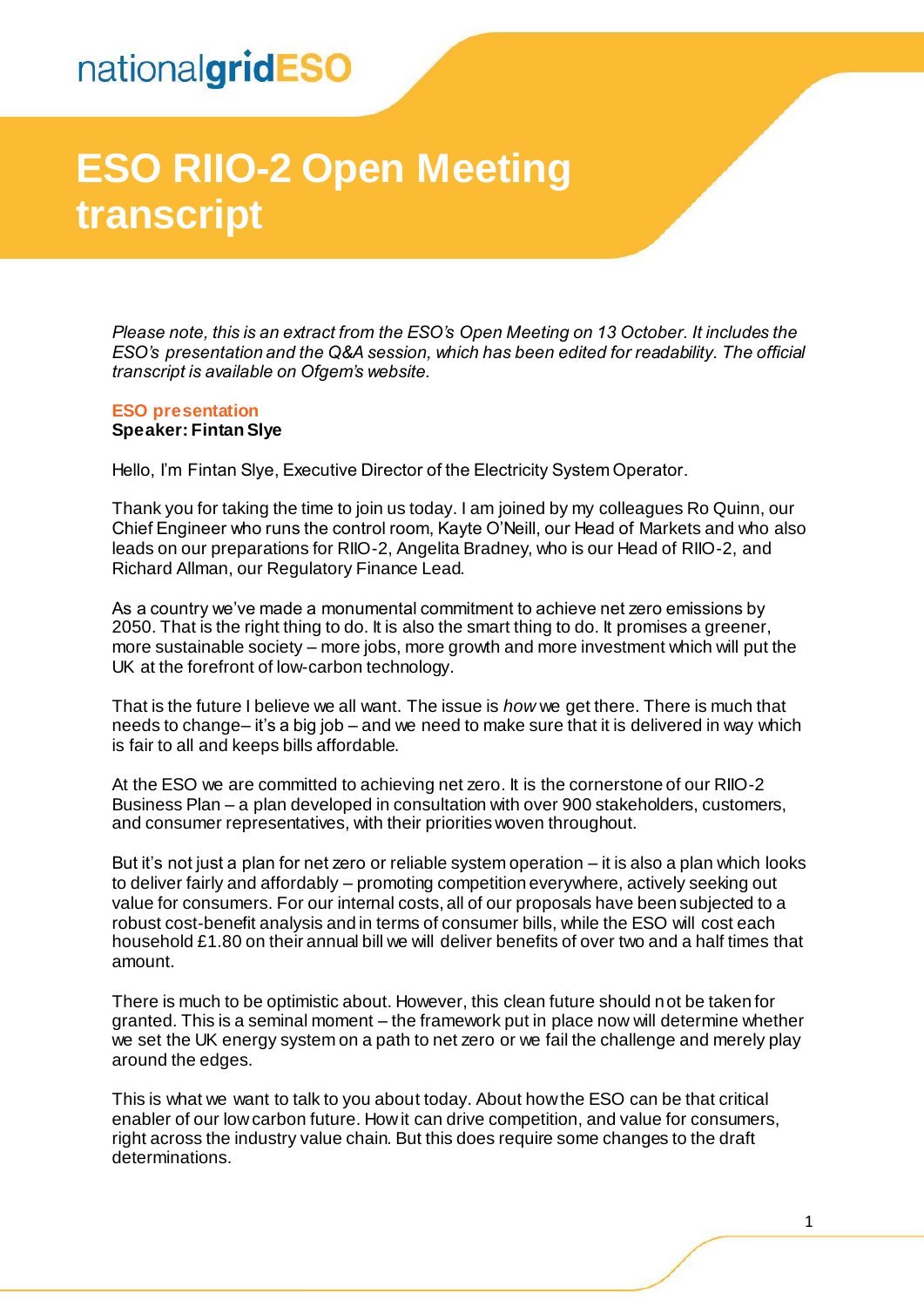The changes that must be made are neither difficult nor costly – but they are symbolic of a new approach:

- an approach that recognises that what got us here will not get us there;
- an approach that understands that to be world leaders in addressing climate change requires innovation, flexibility and agility;
- an approach that enables change and prioritises consumer value; and
- an approach established by the CMA as appropriate to a system operator.

We have made good progress with the Ofgem team on some of the areas highlighted in our response to their draft determinations. However, there is one area where there remains a significant gap – this is on the financial package for the ESO and ensuring that it is fair and that it appropriately reflects the inherent nature of the ESO business. If we don't get this right, then the ESO will be perpetually in survival mode, unable to innovate, or to drive the transition to net zero and seek out value for consumers.

We know what changes are needed and we have calculated how much these changes will cost, and as I said earlier – they are neither costly nor difficult. But before we walk through this in detail, we want to talk to you about our ambition and what we are proposing to do to decarbonise our energy system and why it is important– and I will now hand over to Ro, our Chief Engineer, to tell us more.

#### **Speaker: Roisin Quinn, Chief Engineer and Head of National Control, ESO**

All the energy companies are talking about net zero, and the action they are taking in RIIO-2. You'll hear it at the forthcoming open meetings for the network companies, I'm sure.

But there's an important sequencing point here. All the renewable generation, all the new flexibility and storage technologies that are being developed, all the new network being bu ilt to connect these new assets – none of that will have its full impact if the ESO cannot operate a zero-carbon grid.

The ESO needs to go first, to move fast, so that system operability is not a blocker to low carbon development across the electricity system.

That's why being able to operate a zero-carbon system by 2025 is a cornerstone of our RIIO-2 Business Plan.

It is not an easy task and requires us to solve engineering and market challenges.

On the engineering side, we are re-designing how we operate the power system. We are developing new process, new products - frequency response, inertia - looking at total system stability. And buying these products from a growing pool of providers in a way that offers confidence in the market and drives competition. Many of these providers are new, highly innovative start-up companies developing cutting edge technology.

Our RIIO-2 plan includes a highly ambitious roadmap so we will have in place this range of new contracts to manage the stability of the entire system – not just frequency – by 2025.

No other system operator in the world is pushing all these things at once.

We are not just rising to the engineering challenge. We are also addressing a markets challenge, which aligns with another of our 2025 goals: competition everywhere.

A range of studies have demonstrated the value to consumers of flexibility in a decarbonised energy system. And flexibility can and will be found right across the system, from how you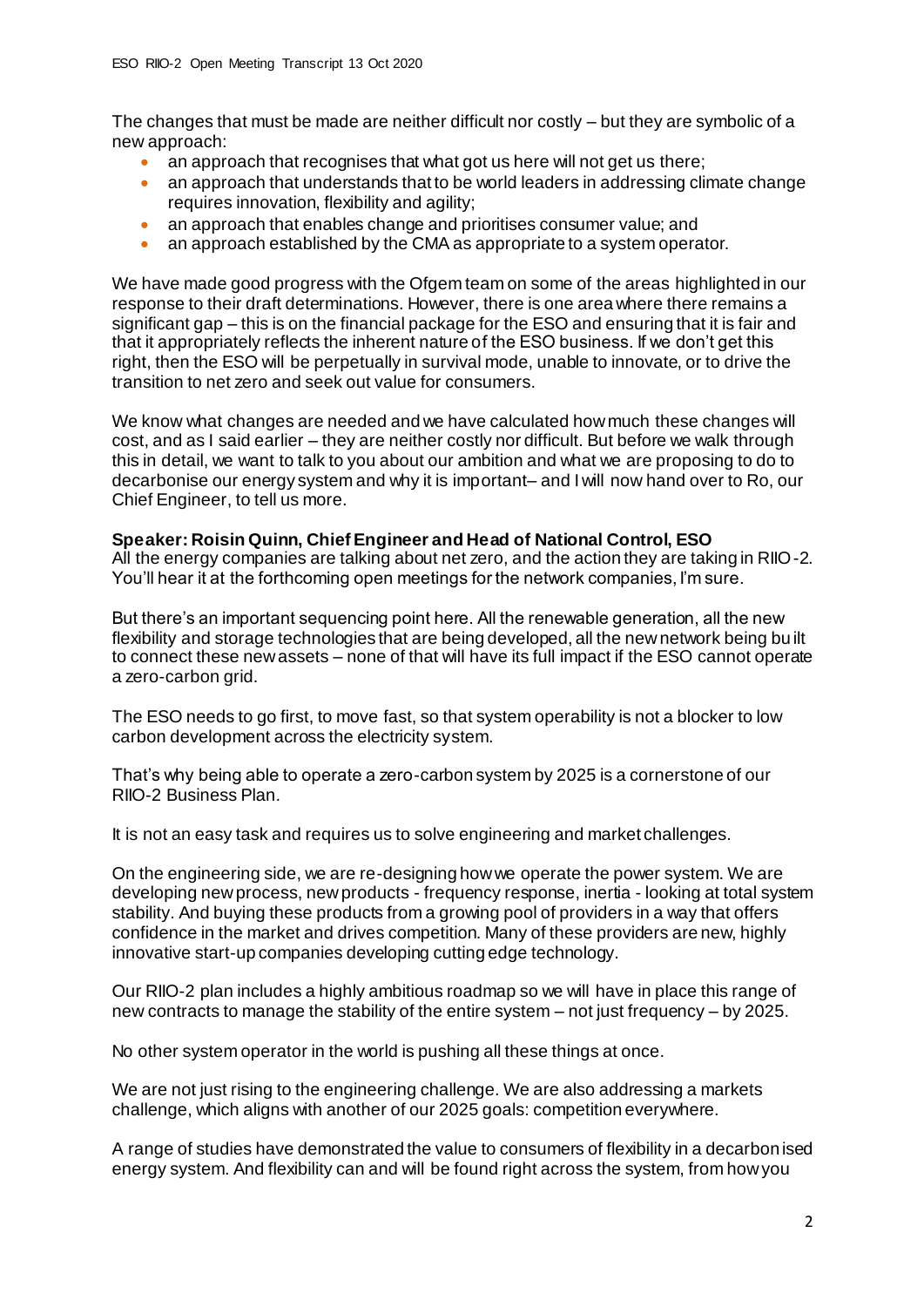charge an electric vehicle, to supermarkets managing refrigeration to locating a battery beside a wind farm.

But in order to unlock this value, new markets must be created in new places. These markets need to be coherent, operable and understandable – if consumers are to benefit. This requires innovation, technology to provide us with visibility of actions across the system at real time, shared data, shared process, shared market and contract design; coordination across network operators, government and service providers and others. The ESO has a critical role to play here.

Again, this is an area where we are at the forefront.

We can't afford to fall behind.

If we don't rise to these challenges, the UK will miss out on a significant portion of the billions of pounds of low carbon investment that must be made in the UK by 2030.

Jobs and growth will suffer, particularly in those areas that stand to benefit most from renewable energy investment. The country risks missing out on the tens of thousands of new jobs in offshore wind alone. And ultimately consumers will pay more.

We, the ESO, need to show leadership, innovation and agility if we are to deliver our shared ambitions for RIIO-2.

Once we talked about an upper limit to the amount of renewable generation we could have on the system. Now we are taking away that limit. To do this, the right regulatory conditions need to be in place. Which brings us onto the framework that Ofgem has proposed for us in RIIO-2.

I will now hand over to Kayte to say more.

## **Speaker: Kayte O'Neill, Head of Markets, ESO**

The ESO's first price control is a rare opportunity to design and put in place the right framework – setting the ESO up for success to deliver net zero.

The good news is that in principle the regulatory framework that Ofgem has proposed has the right building blocks to do this. It's a major departure from RIIO-1. It protects consumers, by designing out the potential for windfall gains driven by macroeconomic factors rather than company performance. It has the potential to encourage the right behaviours from the ESO: the innovation, agility and proactivity needed to deliver net zero.

However, the unfortunate reality is that the package as it stands will have the opposite effect to what is intended - because when you put the building blocks of the ESO price control together you see that they fundamentally fail to recognise the key characteristics of the legally separate ESO business. Asset light, service focused, delivering first-of-a-kind outcomes in rapidly changing landscape.

So where does the package go wrong? For me it comes down to two clear problems: First, the ex post evaluative incentive scheme is not the best way to drive strong performance. We are working with Ofgem to develop improvements that can sharpen the scheme, being clearer on what excellent performance by the ESO would look like and how this would be judged. The incentive scheme needs to be clear and credible if it is to drive the levels of ambition, risk taking and ultimately performance that we all agree is essential.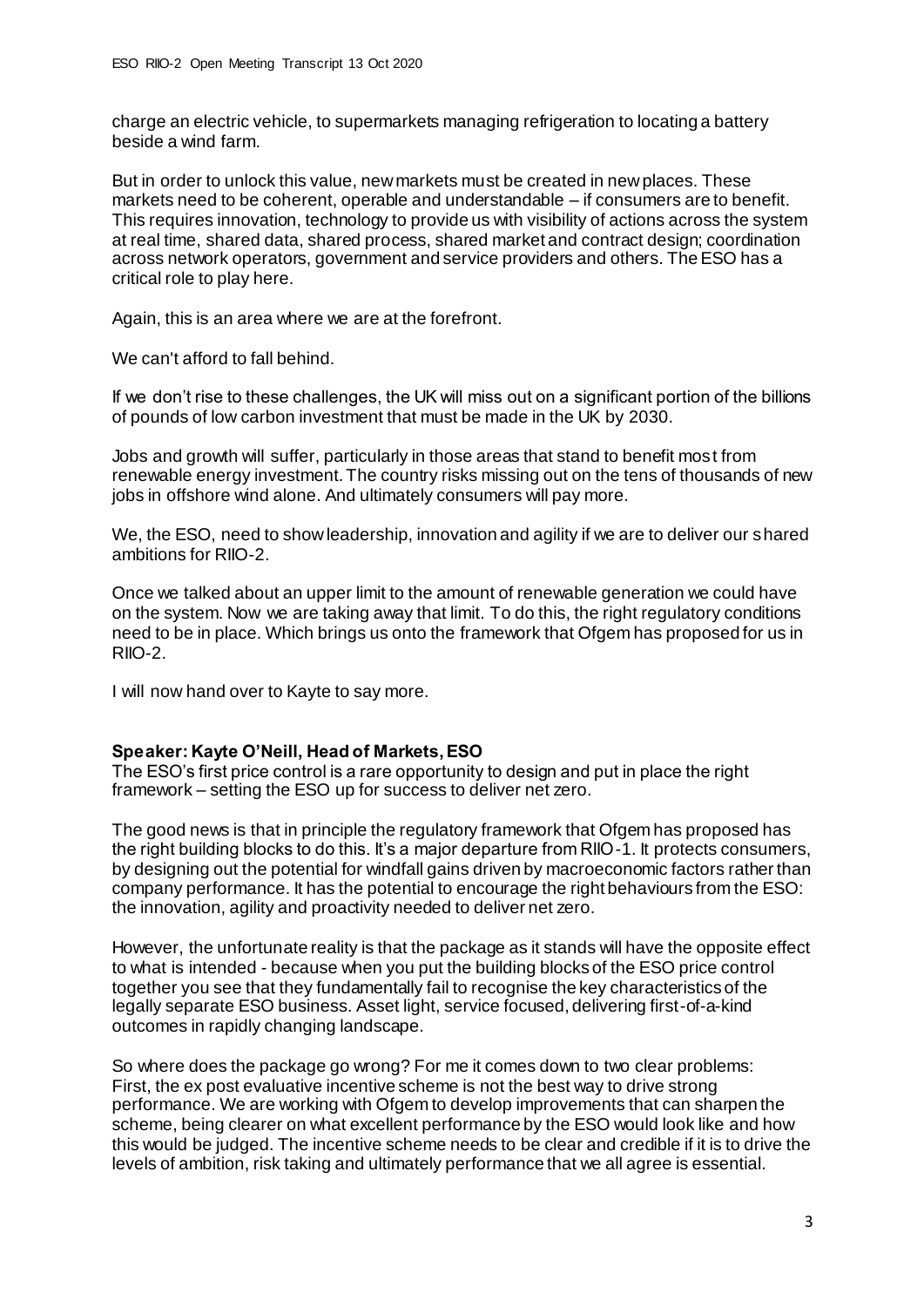The second area that needs changing is financeability. If there is one thing that I would like to change as a result of this meeting, this is it. Ofgem's proposals do not deliver a financially sustainable business.

Under the current package, one decision, judged with hindsight to have been wrong, could lead to an incentive penalty or disallowance that wipes out the ESO.

The financial package that Ofgem has proposed means the £5 million annual returns for the investments we make and the services we provide do not even cover the annual incentive downside at £6 million. And if one item is disallowed, this could wipe out, fivefold, the profit for the year.

If that happens – and there is precedent for Ofgem reaching such decisions – the sustainability of our business would be in question. Even if we kept going, we would be in survival mode – in no position to show the kind of ambition needed to lead and accelerate to journey to net zero.

So what kind of impacts could that have?

We are currently leading the thinking on how to develop a coordinated offshore grid - crucial for our net zero ambition. An integrated grid requires far fewer assets to be built. As well as saving consumers money, it reduces the impact on the environment and on coastal communities. Our initial analysis shows that the costs that consumers pay could be up to 18 per cent lower than if we do nothing. Consumer benefits could be £6 billion up to 2050.

Without a flexible framework, we won't even be able to investigate opportunities such as this, let alone push hard to drive such benefits for consumers, or to innovate and invest in new activities that have no precedent. Similar examples exist throughout our plan.

With the funding model and incentive scheme as currently set out in draft determinations. there are investments that we simply cannot get going on without reassurance from Ofgem that there won't be a penalty or disallowance.

The way Ofgem's proposals will pan out is that they will require us to seek agreement as we go. We will have an Oliver Twist price control: we'll have to return over and over to ask for more. The result? Industry wide delays.

If we are unable to invest to operate a zero-carbon system by 2025 then other parties will be constrained in their own deployment of low carbon technologies – failing to unlock the economic value and growth that Ro talked about earlier.

This is not a model for the type of business that stakeholders want us to be. That Ofgem wants us to be.

No business would do it for the package that is on offer.

The funding model and incentive scheme must not penalise innovative proposals. They should allow us the financial headroom to take risks and invest when required without the fear that an incentive penalty or disallowance will wipe out the business.

I'll now hand back to Fintan to close.

#### **Speaker: Fintan Slye, Director, ESO**

I said earlier that the changes needed are neither difficult nor costly. In a nutshell, we need an overall framework appropriate to the business that promotes the right behaviours and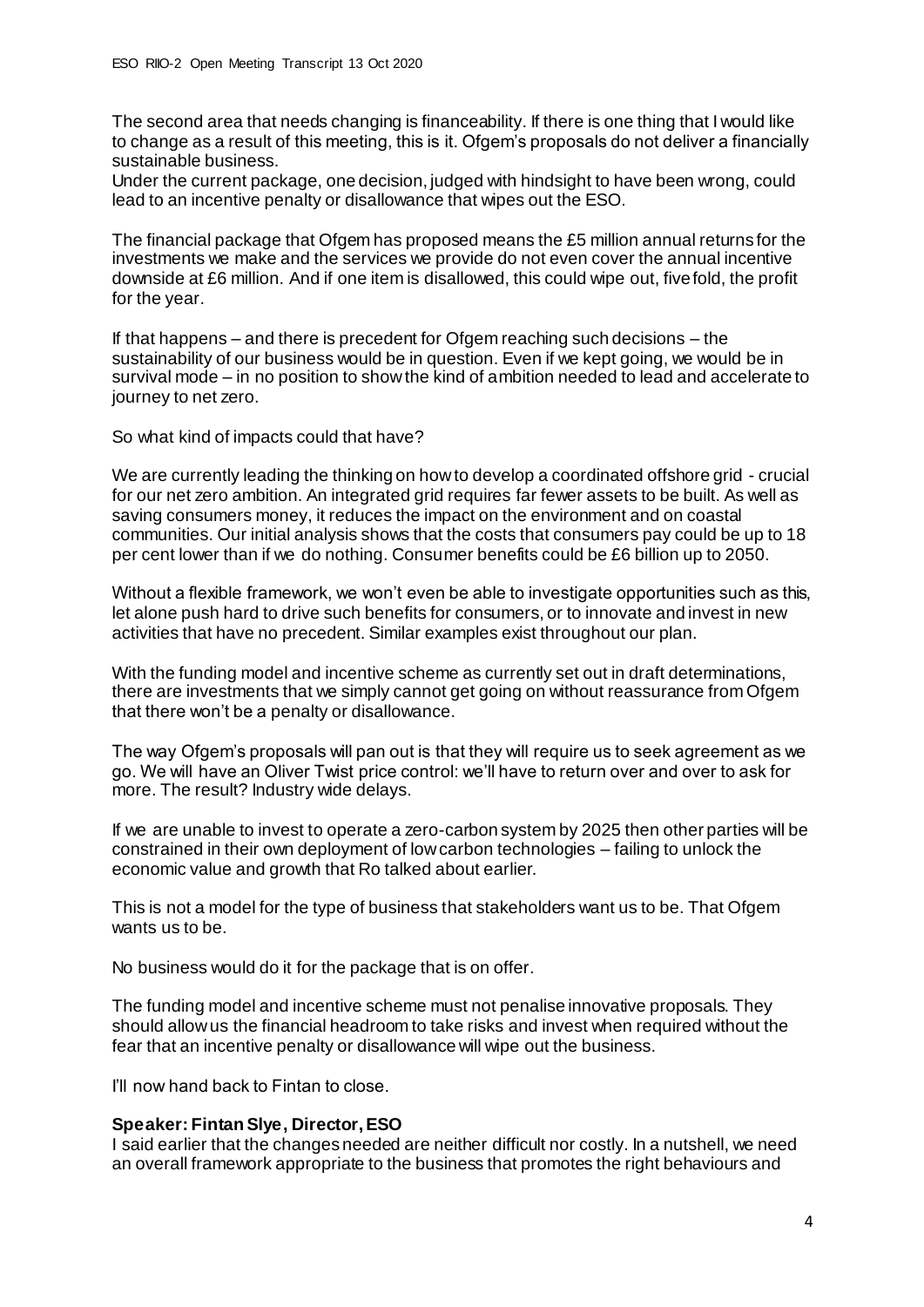outcomes. It surely should not be the case that one decision, for example on a first of a kind IT system, judged with hindsight years later, jeopardises the very existence of the business.



This slide of the ESO's financials in the first year of RIIO-2 illustrates just how precarious the financial position is.

The bar on the left represents the £4 billion cash we handle each year in the form of network and balancing use of system charges. The consumer benefits we deliver in RIIO-2 – shown in the green bar on the right – amount to £2 billion over a five-year period. £400 million a year. While our internal costs are £257 million a year.

And £4.5 million profit after tax is what Ofgem proposes as the return for the services we provide, all we invest in and everything we do for industry and consumers.

As an example, this year we are providing up to £100 million support to the industry as a result of COVID-19.

The £4.5 million doesn't even cover our incentive downside, let alone any disallowance risk, which Ofgem has proposed could be up to £25 million in any single year.

Such a financially precarious position will drive risk-aversion and bureaucracy. We'd be trying to drive the road to net zero with the handbrake on – we would be always in survival mode, never getting to ambition mode.

I said at the beginning that I'd tell you how much it would cost to change this and adopt a financial framework in line with regulatory precedent that appropriately recognises and reflects the risks the ESO holds and is faced with. Well now I'll tell you.

Ten pence.

The change to the financial package to enable the business to deliver the £2 billion of benefits we have set out, will cost just ten pence per year on consumers bills.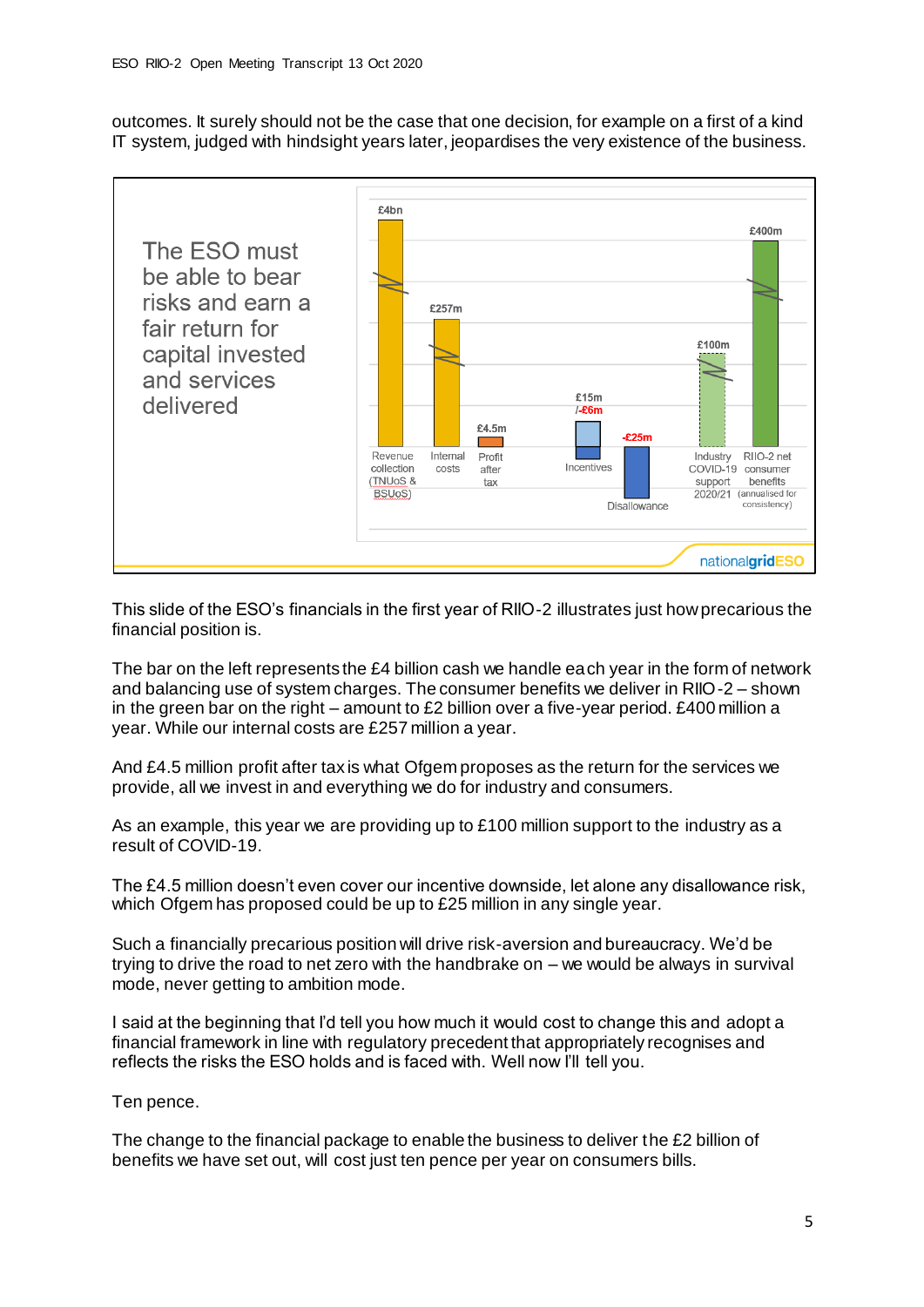Ten pence out of an overall cost of around £1.80 for the ESO on consumer bills.

However, this requires a recognition that the ESO is not your standard asset-heavy utility where a metric based on the size of the asset base is the core of the price control, but that the ESO is more like a service company and that therefore, other metrics and other regulatory constructs and precedents need to be properly factored in.

These include two recent CMA reviews, one for the Northern Ireland System Operator, our closest comparator, and the most recent initial findings on the PR19 water company price controls.

While Ofgem's draft determination for the ESO appears to have all the required elements – it does not properly recognise this change in the nature of the business and as such runs the risk of being a halfway house of neither one thing nor the other.

To pick up the earlier analogy, we need to release the handbrake and enable the ESO to accelerate the transition to net zero and deliver the literally billions in consumer value.

I want to conclude by bringing it back to what we're trying to achieve. A clean, sustainable, affordable and reliable system – one which delivers on the net zero future we all want – that's our vision as ESO, and we have a plan to get there.

The changes needed to Ofgem's proposals are neither difficult nor costly, but the benefits are huge. As an innovative, agile and proactive ESO, we can create the conditions for an effective energy transformation at an efficient cost to consumers.

There is a lot at stake here. This is the first price control for this new business. It is critical we get it right. We have the required elements, we now need to put them together in a way that will drive the right behaviours and outcomes to deliver a positive, sustainable future for our planet.

Thank you.

## **Q&A session**

## Question 1

## **Speaker: Jonathan Brearley, Chief Executive, Ofgem**

Fintan and team, first of all, thank you for your presentation. The first question we have really is on what you will do to take a whole system view of the energy landscape. So, you talk about delivering new competitive processes, both asset and non-asset based solutions to meet system need, the ambition for your role in shaping network development around that, but also tell us how that's evolved from your ESO experiences today? In particular, I'm keen to see what you are doing above and beyond some of the pathfinders and fifteen discrete projects you've already launched, and really how we get to that compelling vision that you described.

#### **Speaker: Roisin Quinn, Chief Engineer and Head of National Control, ESO**

Absolutely. So, Jonathan was asking about whole system and I think what are we doing beyond just the discrete activities, how do we make sure that we're thinking right across the board and really unlocking that value? So, absolutely, pathfinders, the regional development programmes, a lot of our work on IT. There are a number of pieces to this. We would see it as there is work that we need to do, but this kind of wider strategy is needed to really unlock it. We think we have a critical role in this area to pull it together. We don't think we've a role to do this alone. I think, as the other presentations mentioned as well, there are roles for other people involved in that.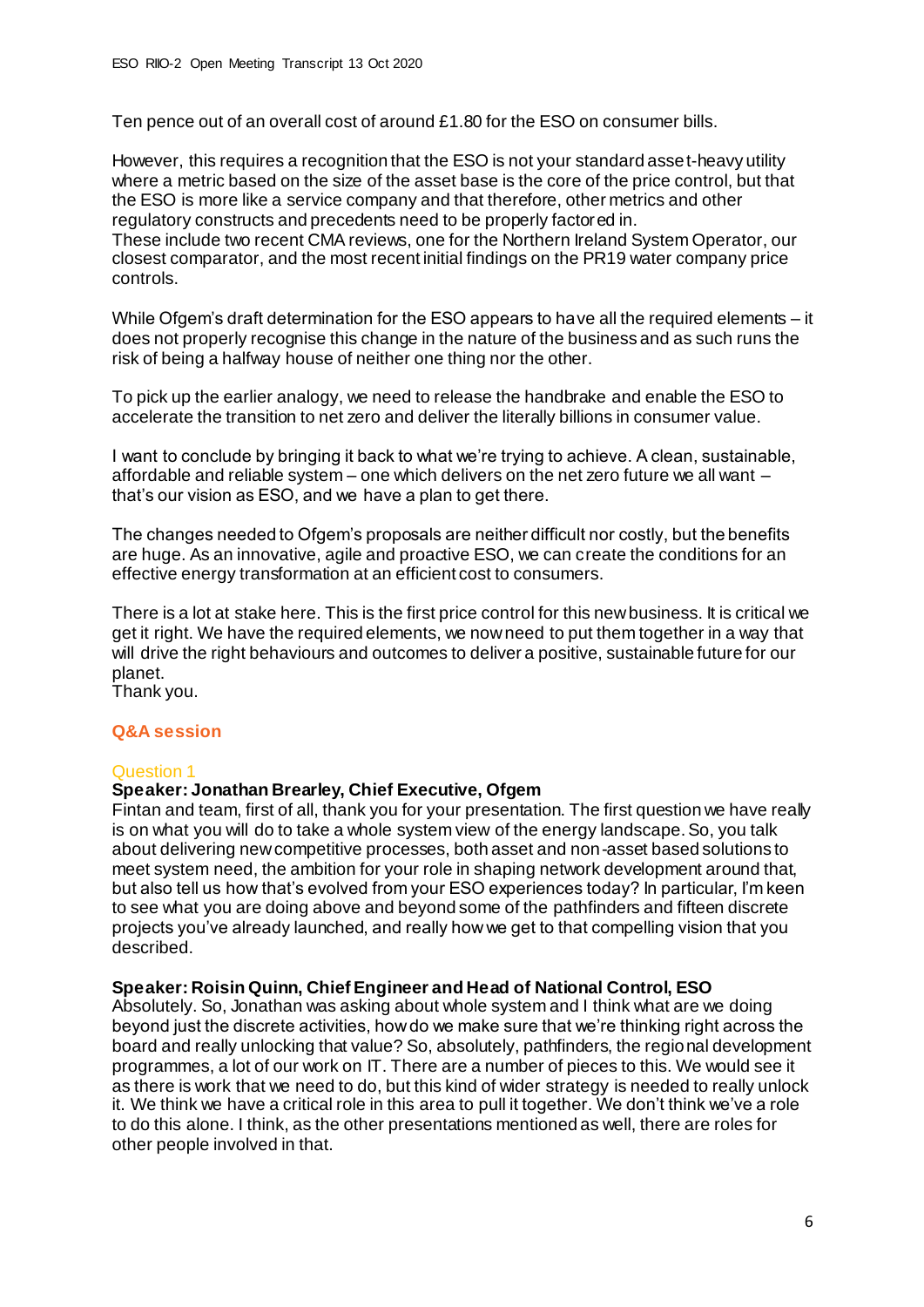Part of what that needs to look like as well then is how do we move to do more information around policy. So, how do we identify the big decisions that are coming up? So, using that analysis, that expert analysis, to inform where are the areas that we should prioritise thinking and how do we then use evidence to help inform those decisions. We would recognise that we would need to engage with different parties. We will need to target particular expertise to really inform that decision-making. So, when we think about whole system, there is the immediate activities around looking at transmission boundaries, there is all of the work around bringing flexibility into market design so that wherever you are, you are getting the right signal for despatch. There is all the technical work in the RDPs, underpinned and informed by that wider strategic thinking around how does policy shape up and how people understand the consequences of decisions.

#### Question 2

### **Speaker: John Crackett, Non-Executive Director, GEMA**

I wanted to go back to the issue of IT. Now, great presentation from the company, thank you for that. As has been alluded to, IT is a major component of this work that you're going to do in the next few years. In fact, if we look at the run rate of the expenditure you've asked for, which has gone up more than 50 per cent per annum, most of that is to fund IT projects. Now, you don't necessarily have the finest experience with some of these IT projects  $-$  I'm thinking perhaps of the EBS system which, as you know, ran late, you ended up in a dispute with the supplier and it only delivered a fraction of the benefits it was supposed to. I think we're very keen to hear what you're doing now to make sure that you actually have the capabilities and the skills and the processes that will make a success of delivering what are quite ambitious and stretching IT projects in the next control period?

### **Speaker: Fintan Slye, Director, ESO**

Thanks, John. Perhaps I will start and then I will maybe hand over to Ro to say a few words about the specifics that you talked about, John. I think we absolutely recognise how central IT is to our success over the course of RIIO-2, and that is why we spent a lot of time working with Charlotte and the ERSG around the IT delivery model and indeed working with Eleanor and the Ofgem team on that as well.

I think looking back over the history of the ESO over the last number of years in terms of delivering IT projects, what we sought to do is try to learn from when projects haven't gone as well as we would have liked, where there have been issues. We have looked to put in place changes and learn from those issues. So, the EBS system which you talked about is currently deployed in the control room. It provides scheduling advice up to four hours ahead for our control room engineers. What we found, though, was that the market in the UK is so complex that actually trying to solve that in real time minutes ahead on an ongoing basis as part of one large algorithm is just not possible and hence, we needed a new approach around how to chunk that up and to deliver it.

So, going forward, through RIIO-2, two things to say. We have looked at the IT delivery model and how do we make sure that we have the capability within the ESO to deliver on the very ambitious plans that are there, and, two, how do we make sure that we learn from past successes, and failures as well, because there have been some great successes over the past, most recently things like the despatch desk for small renewables, the wider access API. So, we have continued to make progress and learn from those. Ro, is there anything you'd like to add to that?

## **Speaker: Roisin Quinn, Chief Engineer and Head of National Control, ESO**

I think I would probably just add in terms of what that learning looks like. We have introduced the Technology Advisory Council which will help us bridge between our plans and the engagement and the transparency stakeholders need. We realise that our efforts were not hitting the bar in that space. We are also moving away from big programmes towards a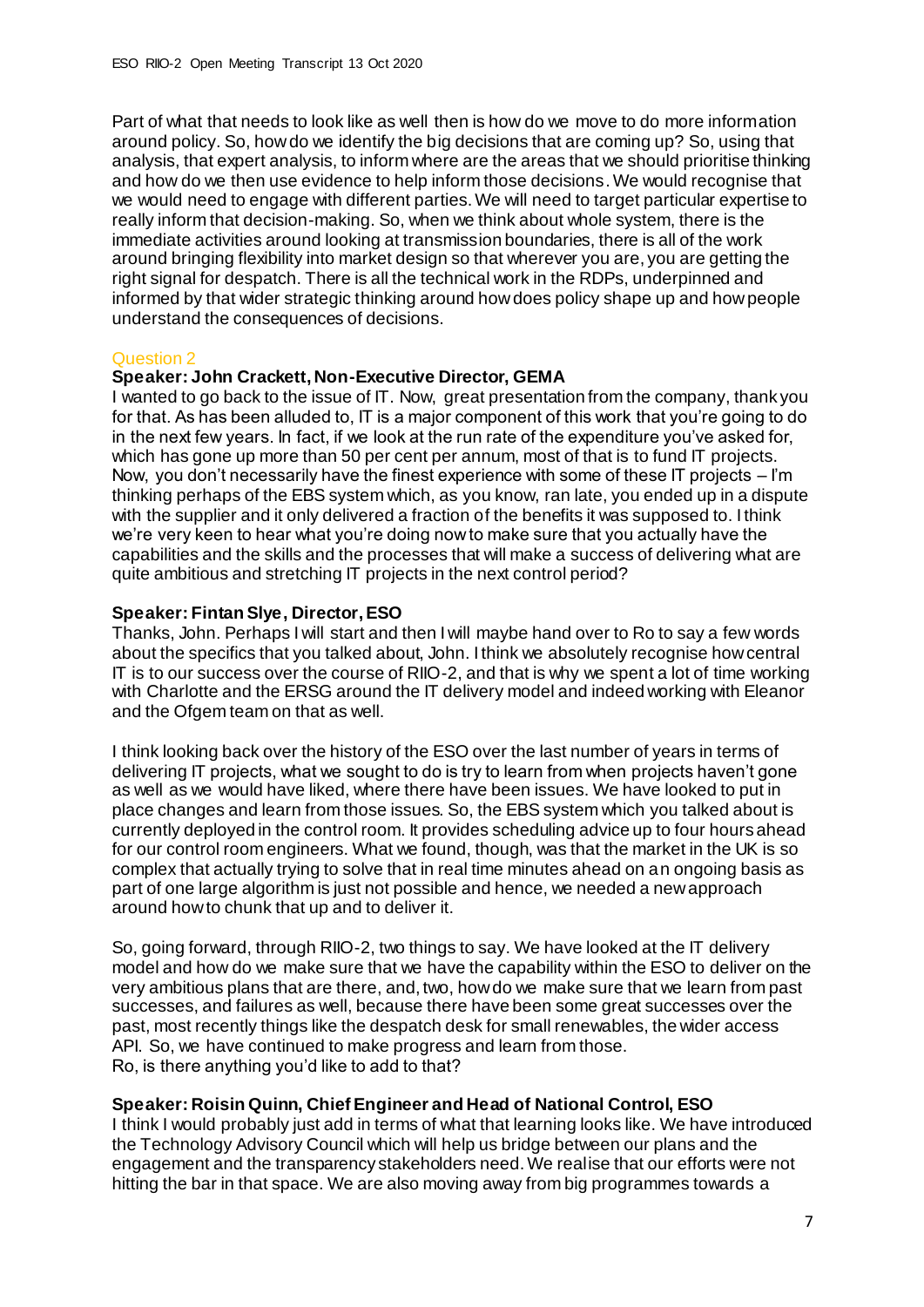modular approach where you will have interactions and integration that are easier to manage because of how those modules will come together, all sitting in a really clear data infrastructure, and that will enable us to make change at a faster pace. The key to most of our programme is learning how to do that for this year, so going into RIIO-2 we will understand what that looks like in detail. We know what the capabilities are and what the ways of working will be to allow us to deliver those big IT programmes going through RIIO-2.

### Question 3

### **Speaker: Eleanor Warburton, Deputy Director ESO and Gas Systems, Ofgem**

Fintan and I think Kayte, you both mentioned concerns about barriers to investment and I would like to just unpick that a little bit more, if I may. As John said, you have quite a step up in expenditure for RIIO-2 and whilst we have a lot of discussion ongoing about exactly how that is assessed, I think there is a general consensus where the money needs to be spent, it should be spent. Assuming you get the cost benchmark you need and you have this money on a pass through basis, so you have that upfront certainty, it is a pass through cost, and it is at most one factor among a number of others within the incentives, so it is outweighed by the factors around the delivery, realised consumer benefit, strong stakeholder feedback. Does that give you the certainty you need to invest? Because you've got the money, you can spend it without any overrun costs and you have a very qualitative efficiency challenge which will absolutely take account of the benefits you will deliver for consumers and will be outweighed by that, so it would be good to unpack how far that would give you comfort and how far you think risks really still remain and where they are?

### **Speaker: Fintan Slye, Director, ESO**

Thanks, Eleanor. Sorry, there's a delay coming off mute, so I apologise about that. That's an excellent question. So, I think one thing for me, I would just take a step back and say at its highest level, the ESO does two kind of things. For example, you talk about making investment, Eleanor, so I think typically we default to that means investing in an asset. For ESO that is an IT system, so we would invest potentially in a new auction management system that could deliver, say, benefits to consumers by having a more effective auctioning of frequency products, for example. But the other investment that we often do is investment of time and resources and expertise into a lot of the things that were pulled out as really important earlier, such as whole system thinking, co-ordination. A great example of this is the recent report we did on co-ordination of onshore connections. So, identifying £6 billion in consumer value out of that. But, unfortunately, the price control just does not attach any value to that investment. It focuses the ESO, it says if you can create an asset, will you get a return on the equity? All we can do on the other one is actually lose money. So, if in hindsight you decide that we spent a little bit too much getting expert advice on the current technology state of HVDC breakers, we would lose money.

So, we are really, really concerned. We think we should do both. We think a good ESO needs to do both, it absolutely needs to have modern IT systems that will enable the control centre to visualise a very different system, to control it in a really different way. But we also think it is equally important that the ESO invests in whole system thinking, leadership, new ways of planning and managing the system, and at its highest level our concern is that the control focuses on one and not on the other, and we need a hybrid type of control that recognises the ESO does these two different type of things at its highest level.

So, that's my concern, Eleanor, is that if your question is about investment in a box that does a whizzy auction faster and better and delivers value to consumers, I can see how the price control stacks up the elements associated with it. But if it is how do you get that £6 billion worth of benefits for consumers to 2050, there I struggle with how the price control properly remunerates and rewards that.

#### Question 4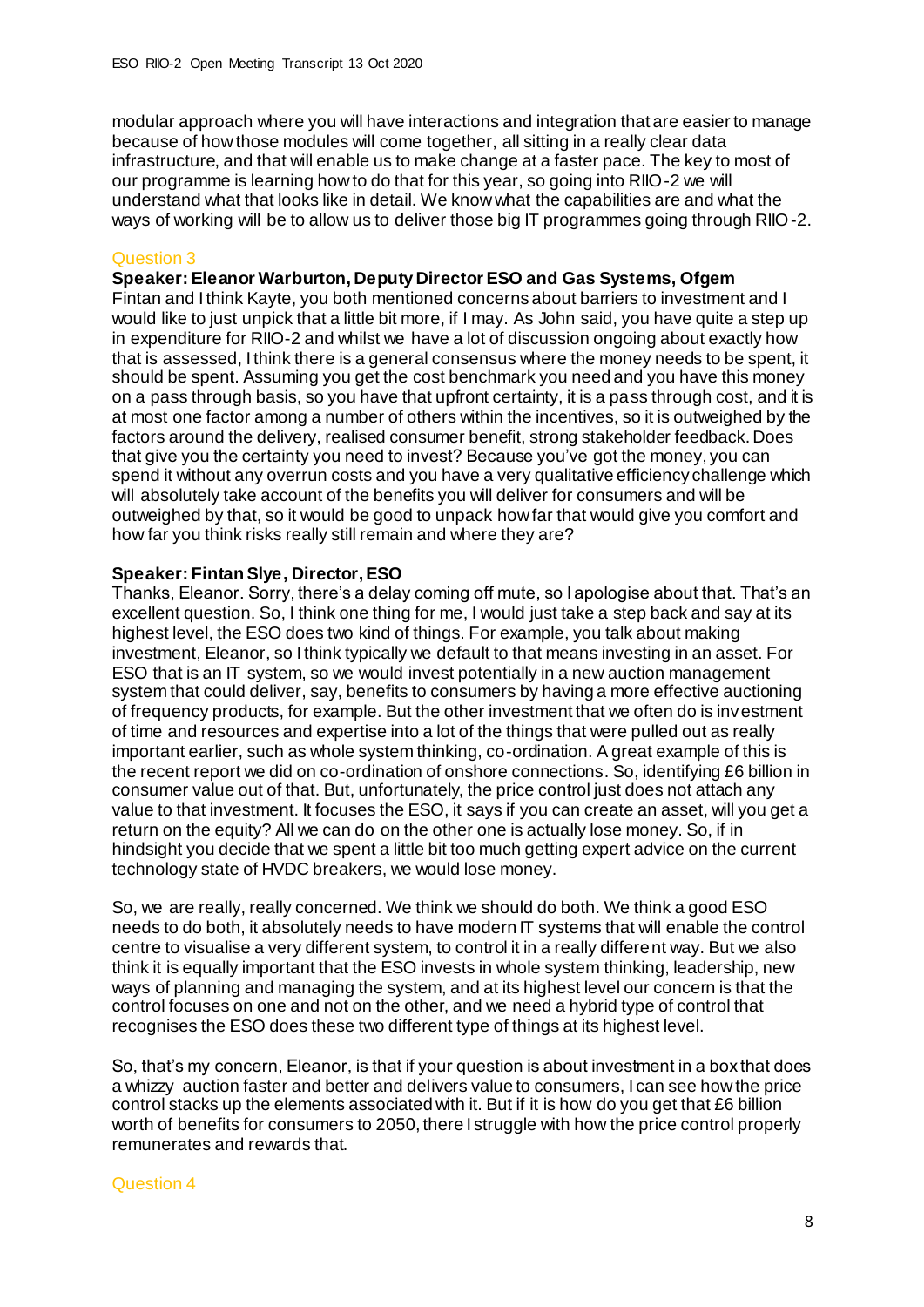## **Speaker: Simon Wilde, Senior Financial Advisor Director ESO, Ofgem**

ESO colleagues, you have asked for material amounts of additional remuneration. Can I just check three things? One is to what extent has your request changed over the last two years, ideally in millions of pounds? Secondly, how does your request relate to the 10 pence that Fintan indicated and, thirdly, how are those additional revenues tied to the consumer benefits that you are correctly identifying as important?

## **Speaker: Fintan Slye, Director, ESO**

Simon, we have sought to actively work with you, with our Challenge Group around what the price control should look like, and through all of that our view has changed because it has been informed by our stakeholders and our customers and indeed by feedback that you and the team have given us, and at times the direction you have pointed us in to look to explore different avenues. Undoubtedly our request has changed. Our view of it has changed. I think that what we consistently have tried to say, though, is that what matters is when you stand back and look at the ESO as a business, does the sum total of all of the bits add up to something that is financially sustainable? We have tried to stay away from drawing red lines around any part of it because we believe that that's not constructive to getting to a solution, but rather to try to work with our customers, our stakeholders, you, your team, Eleanor and her team, to try and do it. But, absolutely, our request has changed, indeed as it should have, I think.

You asked how does that relate to the ten pence? The ten pence is a conversion of that to the customer bill, so the ESO's costs we reckon, as outlined in our business plan and our response to your draft determination, is £1.80. The changes that we think are needed equate to ten pence of that £1.80, so that's how they relate.

I think your other question just broke up a little bit, but I think was how is that remuneration tied to consumer benefits if I picked you up rightly – you are nodding. So, it's linking directly to it to ensuring that the ESO does have the capacity and the capability to invest in those things that are important, be they looking at a blueprint for how do we connect offshore wind and save £6 billion for consumers, to how do we look at how distribution and transmission should co-ordinate better across that interface, to what is the right set of frequency products in order to manage the system. So, across all of those things, making sure that ESO actually has the capability to go after them.

Richard, I don't know whether you wanted to add anything around the specifics of Simon's request or anything there?

#### **Speaker: Richard Allman, Head of Regulatory Finance, ESO**

Sure. In terms of our request for non-RAV funding, as I think your question suggests, Simon, yes, the ask has evolved during the course of this process. What we have sought to do through the business plan submission and then through to our draft determination response is to present a series of different data points and evidence to support that non-RAV funding request. It has evolved, as I say, and what we have effectively got now in our draft determination response is a request which we summarise as £15 million, and that £15 million we have done in several ways.

We have done it applying the methodology that your own consultants and yourselves applied and effectively working with that same approach. We've also done it applying this from a top down benchmark where, if you look at other service providers – and the ESO is a service provider – if you look at other service providers, then an EBIT margin in the region of about 10 per cent is what you might expect to be getting, and that 10 per cent, you can look at a variety of different benchmarks within there, but for example balancing the system, you've got the London Stock Exchange at 13.9 per cent, and then we've got other benchmarks in there like professional and commercial services, IT services, all of those kind of things.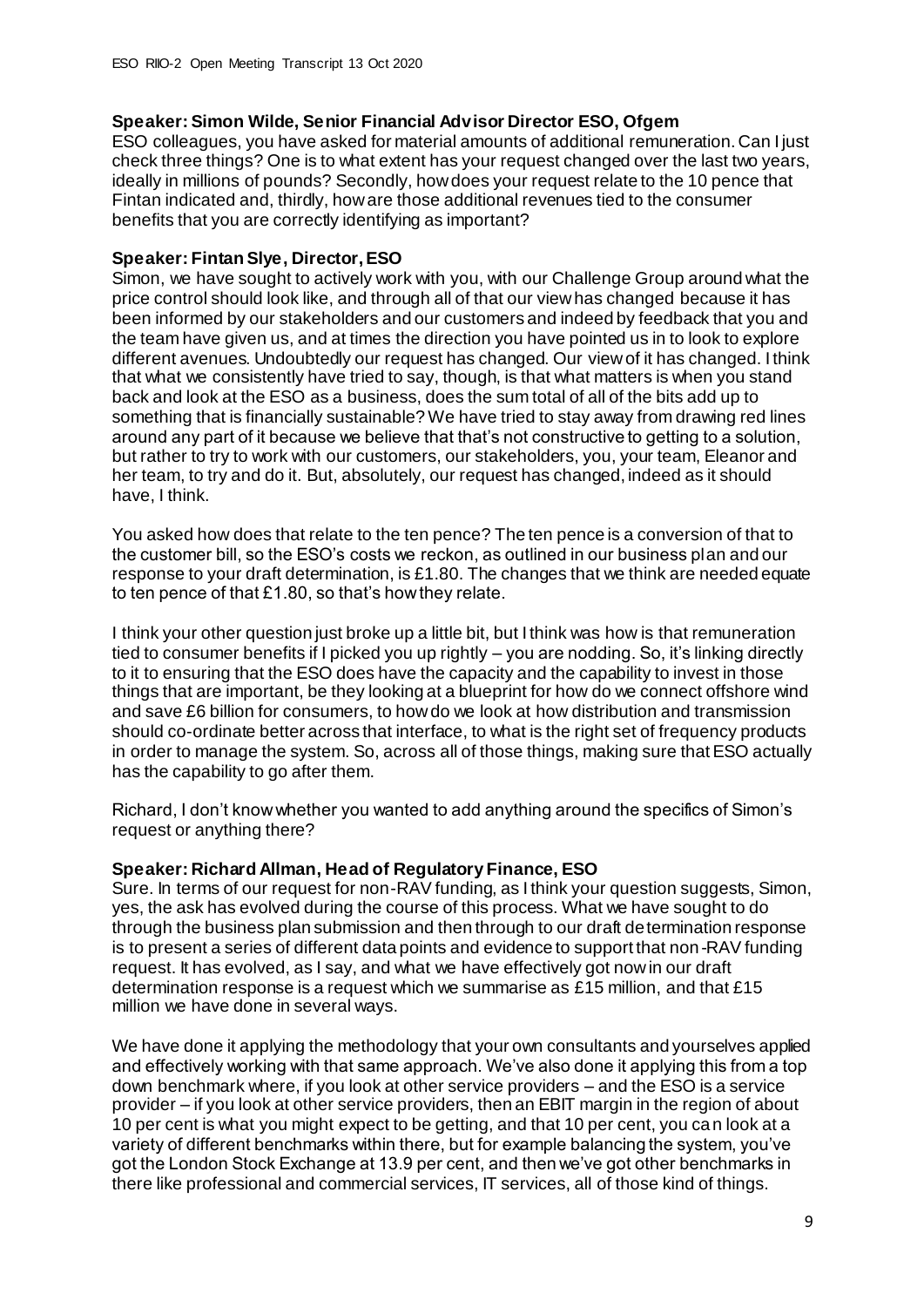So what we have tried to do effectively is work with a regulatory approach, like you have done in your draft determinations, but we've also done this from a top down approach and with an EBIT margin approach to see what a competitive margin might be if you actually look at other comparators out there for similar risks. That's how we have come by the figures that we have got.

## **Speaker: Simon Wilde, Senior Financial Advisor Director ESO, Ofgem**

If I can just ask one clarificatory question – can you hear me? Just one very brief clarificatory question. Richard, you mentioned £15 million but I heard from Fintan 10 pence per customer and if there are 25 million customers, isn't that £2.5 million? You might want to take that offline, but I just want to ask about that.

## **Speaker: Richard Allman, Head of Regulatory Finance, ESO**

We used the methodology which Ofgem themselves use, so what that methodology does is take BSUoS charges, which is where this would show through, of which 50 per cent is reflected in demand in the domestic bill. We then take that 15 million and you divide it by the total demand and then there is a loss factor that gets applied. Again, this is all using Ofgem's own methodology, and then we multiply by the average household demand, which is the figure that again Ofgem would themselves use in their domestic bill calculation. When you do that, effectively £15 million goes in as an input and what comes out of the other side of the equation is 10 pence per annum.

## Question 5

## **Speaker: Jonathan Brearley, Chief Executive, Ofgem**

Given the time, just ask one question firstly, but then go to questions from our stakeholders and, Fintan, the one question we have got left around financeability, which you have raised as an issue, was just to ask you your view on the new credit rating issued by Moody's. Now, clearly following our draft determination, they upgraded you to A3 from Baa1, reflecting a marked improvement in its business risk profile and as a result of the changes proposed and made to the regulatory framework. Do you want to just give us a view on that given that you have raised financeability as a key issue?

## **Speaker: Fintan Slye, Director, ESO**

Sure. One thing I would say is that the key thing here is that it also relies on the ESO being part of the National Grid Group, so you need to reflect that, but maybe Richard has a much better appreciation of the ins and outs of these credit ratings and how they work. Richard, do you want to talk through that one?

## **Speaker: Richard Allman, Head of Regulatory Finance, ESO**

Yes, thanks, Fintan. You are right, what I would say is that Moody's and other rating agencies assess this purely from a debt perspective, so what would the debt markets think in terms of the creditworthiness of an organisation? As I hope was quite clear from the presentation we gave earlier on, ESO's concerns are not about the debt perspective. They are about the equity proposition, both in terms of the allowed return on equity not being sufficient and not adequately considering regulatory precedent and the risks that the ESO faces, and the non-RAV funding where again there are risks which are not related to the size of the RAV, but the ESO has got, particularly when it comes to the asymmetric disallowance risk and the revenue collection role which at the moment are not factored into that. Moody's wouldn't be worrying about the equity side; they focus on the debt side.

## Question 6

## **Speaker: Jonathan Brearley, Chief Executive, Ofgem**

That's great. Thank you. I'm now going to open up to two questions from our Stakeholder Group. First of all, from Stu Horne, Citizens Advice. Does the price control provide enough